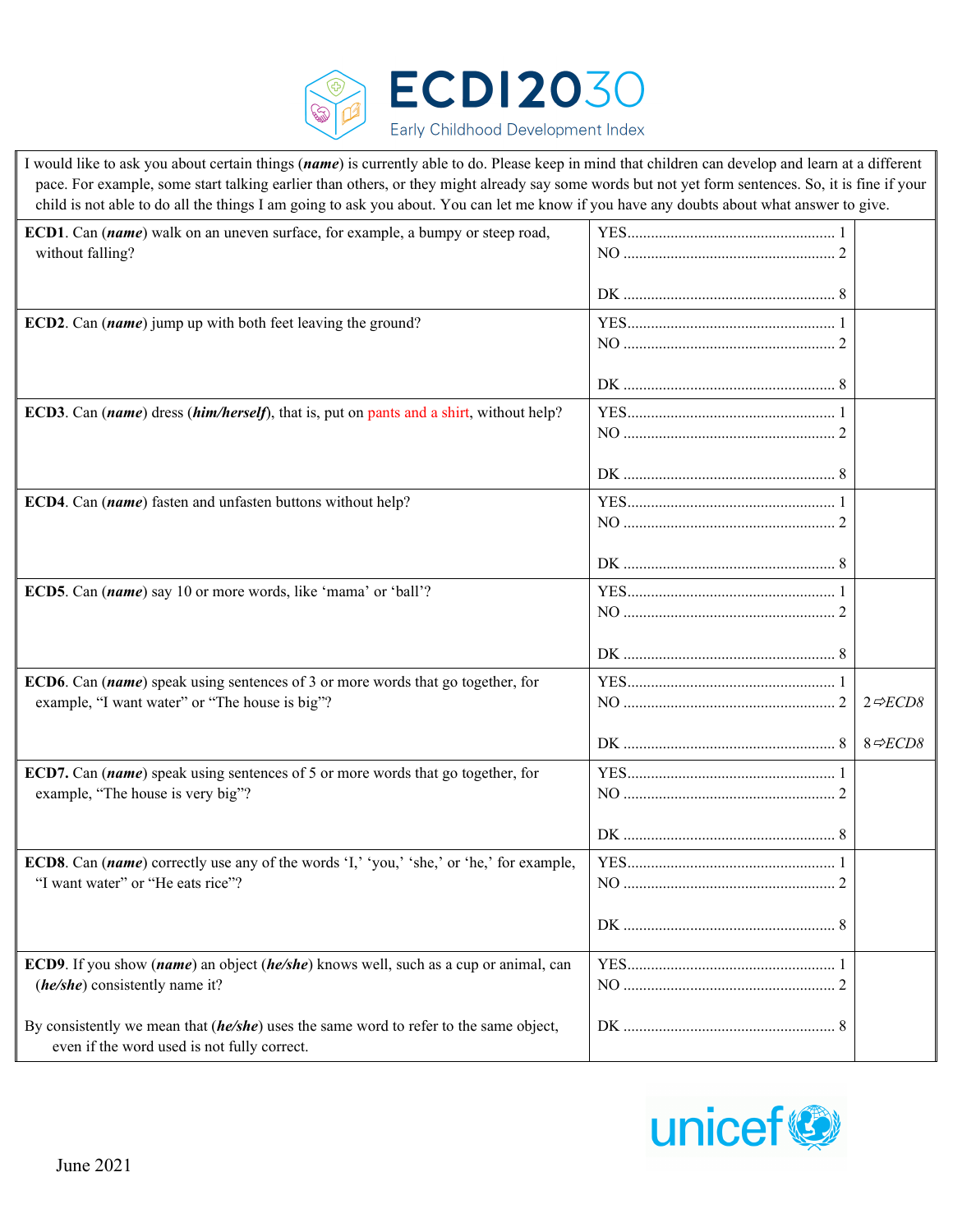| ECD10. Can (name) recognize at least 5 letters of the alphabet?                                                                                      |                       |  |
|------------------------------------------------------------------------------------------------------------------------------------------------------|-----------------------|--|
|                                                                                                                                                      |                       |  |
| ECD11. Can (name) write (his/her) name?                                                                                                              |                       |  |
|                                                                                                                                                      |                       |  |
| ECD12. Can ( $name$ ) recognize all numbers from 1 to 5?                                                                                             |                       |  |
|                                                                                                                                                      |                       |  |
| ECD13. If you ask (name) to give you 3 objects, such as 3 stones or 3 beans, does<br>(he/she) give you the correct amount?                           |                       |  |
|                                                                                                                                                      |                       |  |
| ECD14. Can (name) count 10 objects, for example 10 fingers or 10 blocks, without<br>mistakes?                                                        |                       |  |
|                                                                                                                                                      |                       |  |
| ECD15. Can (name) do an activity, such as colouring or playing with building blocks,<br>without repeatedly asking for help or giving up too quickly? |                       |  |
|                                                                                                                                                      |                       |  |
| ECD16. Does (name) ask about familiar people other than parents when they are not<br>there, for example, "Where is Grandma?"?                        |                       |  |
|                                                                                                                                                      |                       |  |
| ECD17. Does (name) offer to help someone who seems to need help?                                                                                     |                       |  |
|                                                                                                                                                      |                       |  |
| ECD18. Does (name) get along well with other children?                                                                                               |                       |  |
|                                                                                                                                                      |                       |  |
| ECD19. How often does (name) seem to be very sad or depressed?<br>Would you say: daily, weekly, monthly, a few times a year, or never?               |                       |  |
|                                                                                                                                                      | A FEW TIMES A YEAR  4 |  |
|                                                                                                                                                      |                       |  |